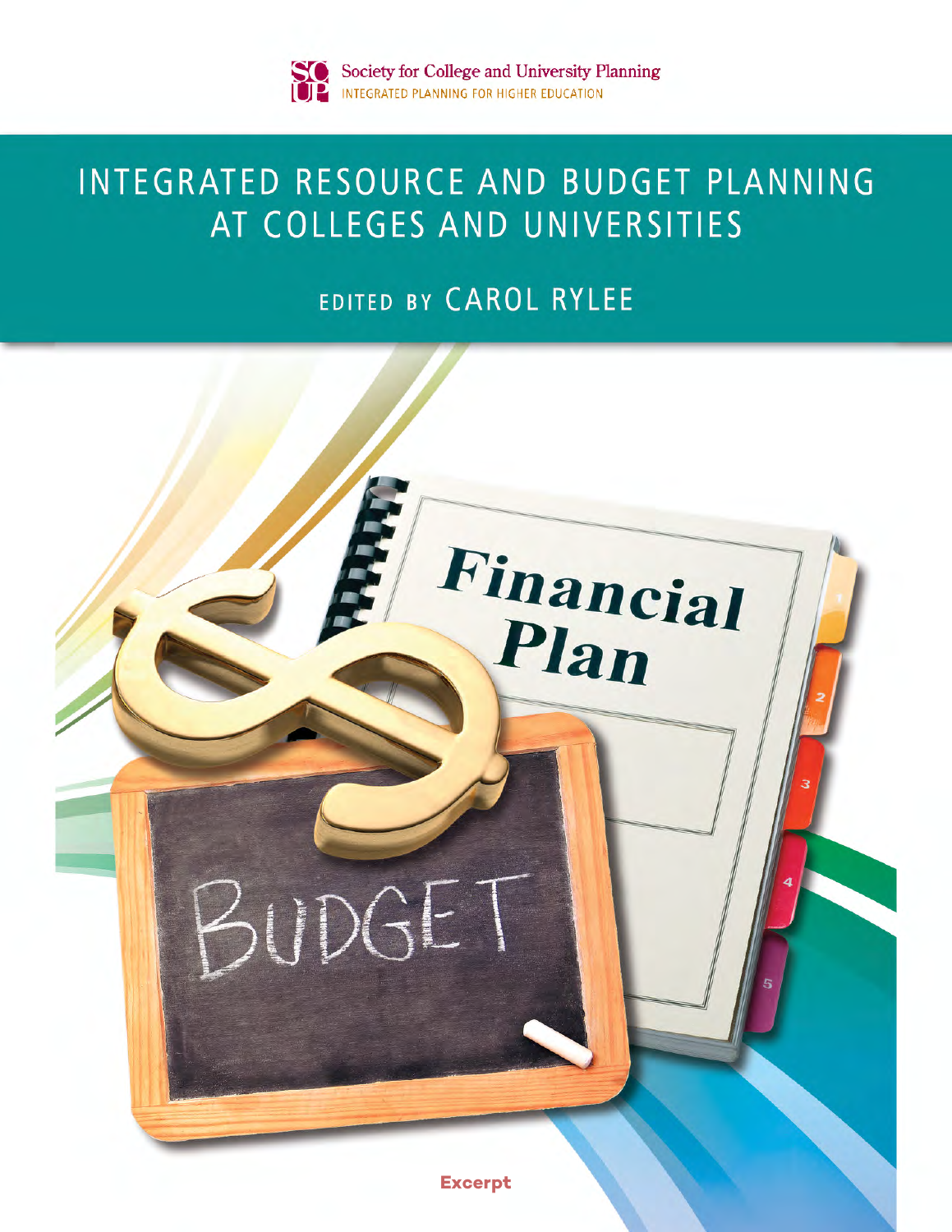## **Integrated Resource and Budget Planning at Colleges and Universities edited by Carol Rylee**

Society for College and University Planning [www.scup.org](http://www.scup.org)

© 2011 by the Society for College and University Planning All rights reserved. Published 2011.

ISBN 978-1-937724-01-6

v.1 20111010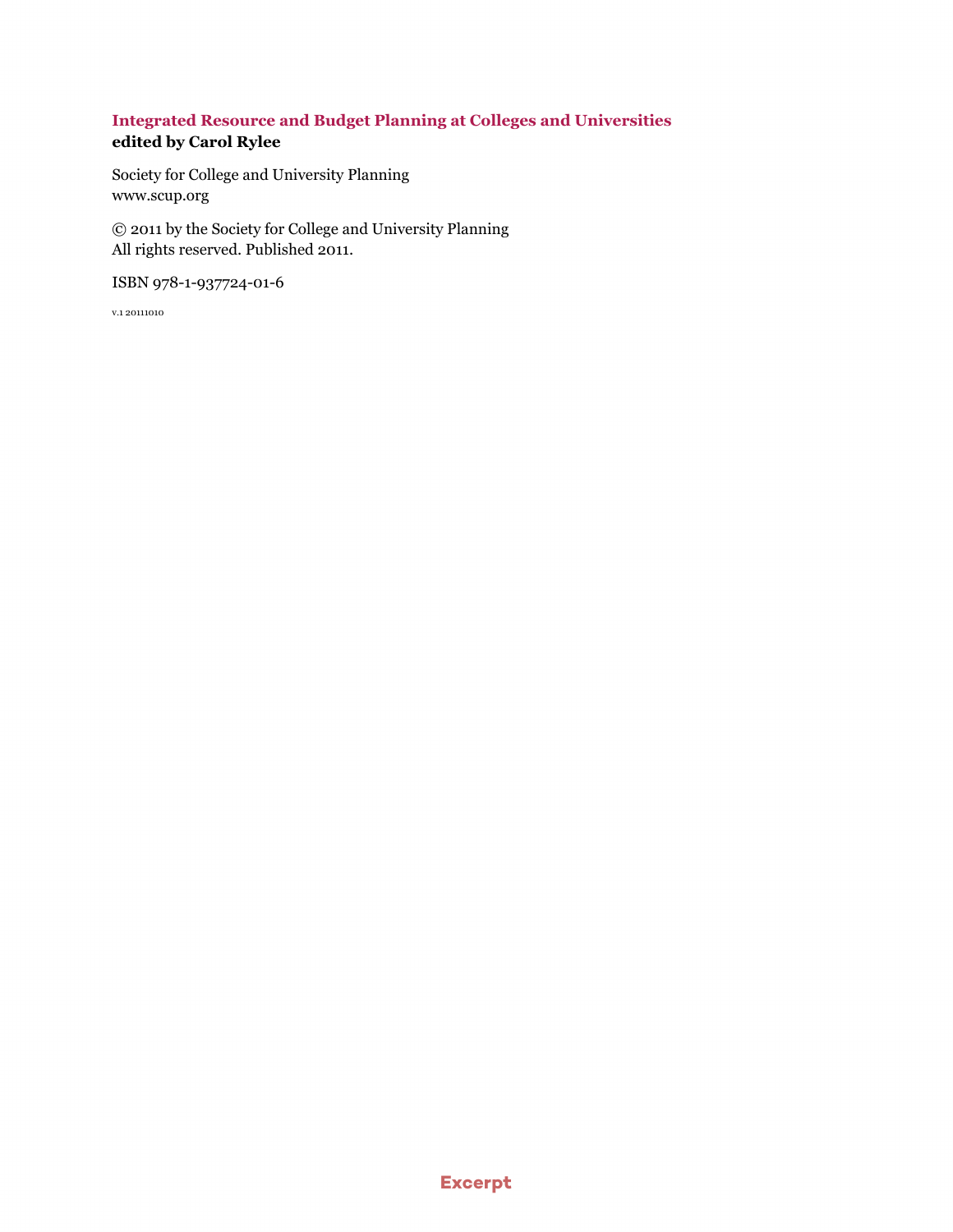

#### **About SCUP**

The Society for College and University Planning is a community that provides its members with the knowledge and resources to establish and achieve institutional planning goals within the context of best practices and emerging trends.

#### **What is Integrated Planning?**

Integrated planning is the linking of vision, priorities, people, and the physical institution in a flexible system of evaluation, decision-making and action. It shapes and guides the entire organization as it evolves over time and within its community.

#### **About This Resource**

SCUP members have asked for more digital resources. It's clear to SCUP leadership that digital and mobile are essential elements of a 21st century knowledge resource. As a response, this is SCUP's first fully mobile publication, downloadable in three file formats which, among them, satisfy the requirements of extant reading devices. Use it. Share it.

*For more information, visit [www.scup.org](http://www.scup.org)*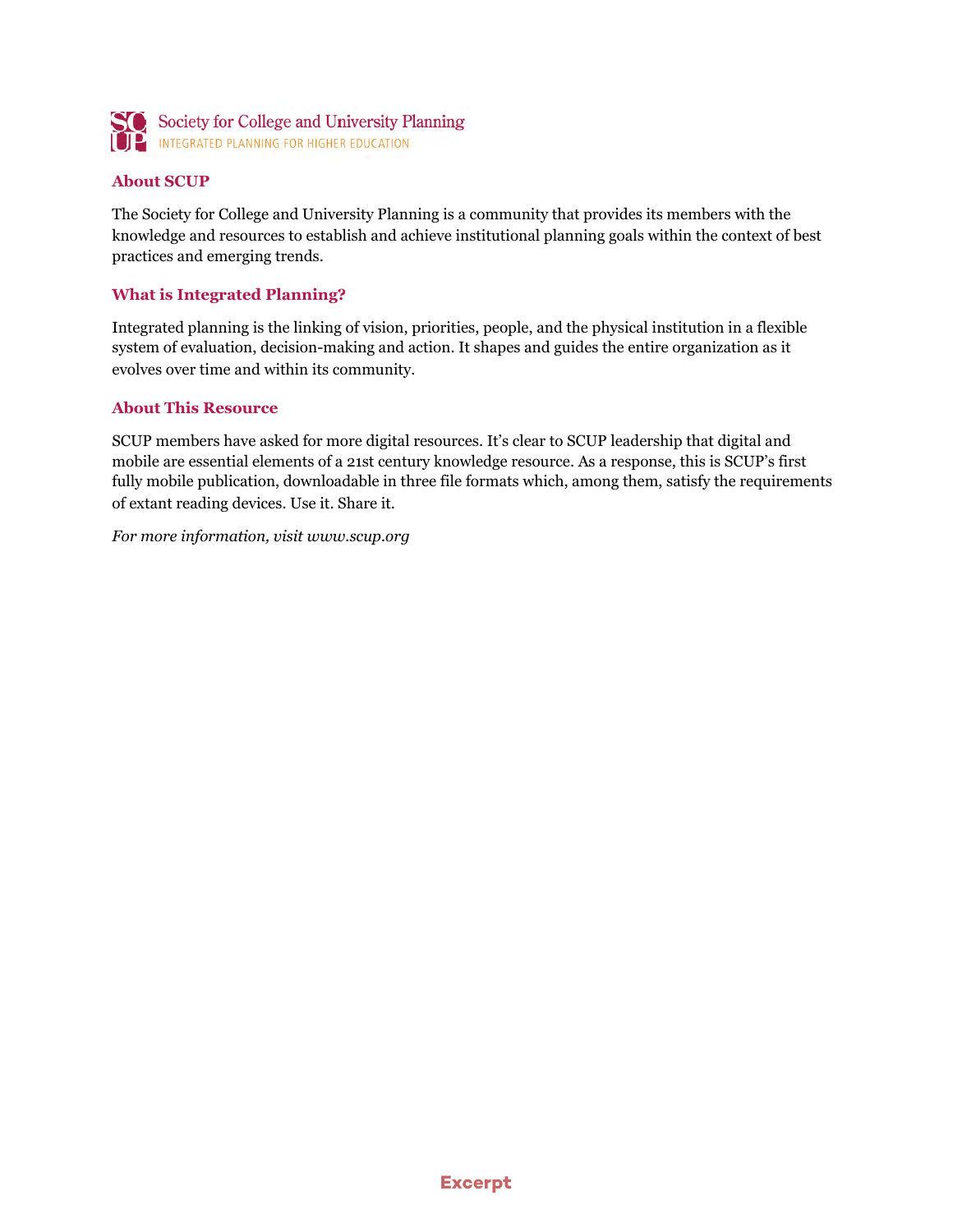# **Chapter List**

## <span id="page-3-0"></span>**[Introduction & Overview](#page-5-0)**

### **Carol Rylee, University of Delaware**

*Just bringing together so many varied descriptions of processes, models, and case studies should advance the integration of campus planning.*

## <span id="page-3-1"></span>**[Chapter 1: Improving Outcomes From Your Planning Process](#page-7-0)**

## **[During Turbulent Times](#page-7-0)**

### **Jay V. Kahn, Keene State College**

*At Keene State College, creating the highest value for students and the community, with the least cost, requires accountability, assessment, continuous improvement, agility, and transparency.*

## **[Chapter 2: A Primer on University Budgets](#page--1-0)**

### **Carol Rylee, University of Delaware**

*For those new to budgeting, or to budgeting in a higher education institution.*

## **[Chapter 3: Integrated Budgeting and Planning](#page--1-0)**

## **Philip Stack and Andrew Leitch, University of Alberta**

*Delineates and explains, in a practical way, the benefits of integrating planning and budgeting and the institutional framework needed.*

## **[Chapter 4: Community College Budgeting and Financial Planning Issues:](#page--1-0)  [A Case Study](#page--1-0)**

## **Jennifer Krieger, Kentucky Community and Technical College System**

*A case study which explicates how the Kentucky Community and Technical College System approaches budgeting.*

## **[Chapter 5: Private vs. Public Higher Education Budgeting](#page--1-0)**

#### **Sarah A. Beamer, Bluefield College**

*Key differences exist between private and public institutions that affect budgeting in critical ways.*

## **[Chapter 6: Predictive Modeling: Linking Enrollment and Budgeting](#page--1-0)**

## **Dale Trusheim, Washington College, and Carol Rylee, University of Delaware**

*A simple enrollment projection model and a tuition model allowed the University of Delaware to better plan for an uncertain future.*

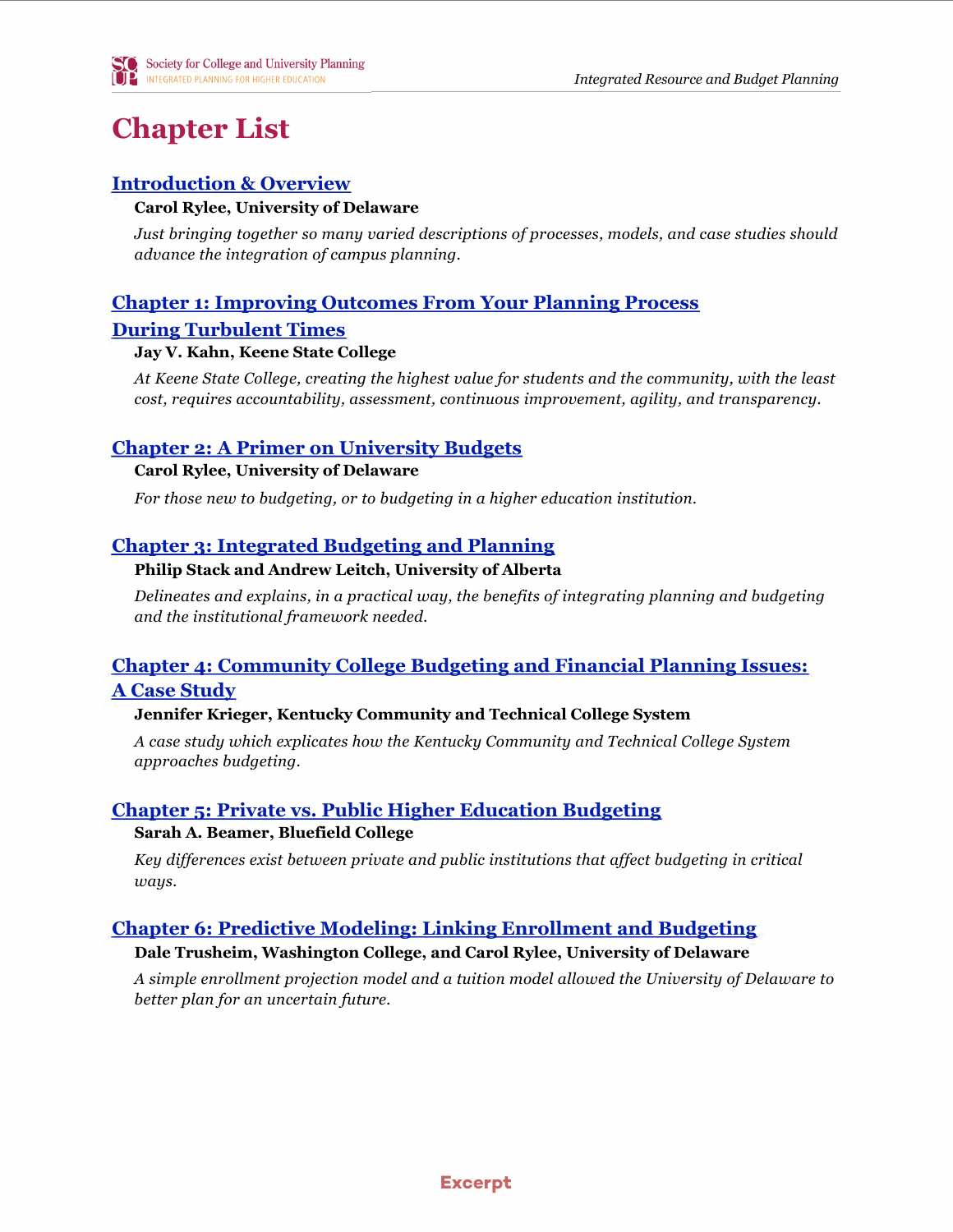## **[Chapter 7: Capital Budgeting](#page--1-0)**

#### **L. Carole Wharton, L. Carole Wharton, LLC**

*In higher education, capital budgeting is its own beast. Here's how it works.*

## **[Chapter 8: Performance-Based Budgeting](#page--1-0)**

### **Fay S. Parham, Middle Tennessee State University**

*Performance-based budgeting is a way for public institutions to meet the demand for accountability.*

## **[Chapter 9: Academic Deans' Perspectives on the Effectiveness](#page--1-0)**

## **[of Responsibility Management](#page--1-0)**

### **Linda Kosten and Cheryl D. Lovell, University of Denver**

*A survey of academic deans at doctoral granting institutions reveals a positive regard for RCM.*

## **[Chapter 10: Academic Resource and Budget Planning](#page--1-0)**

### **Peggy Bottorff, University of Delaware**

*A review of the range of ways in which academic units plan their resources, and the issues and challenges they face.*

## **[Chapter 11: Budgeting Academic Space](#page--1-0)**

### **Watson Harris, Middle Tennessee State University**

*Policies, like learning spaces, can be designed for a desired behavior; a case study from Middle Tennessee State University.*

## **[Chapter 12: A Method for Determining the Cost of Graduate Programs](#page--1-0)**

## **William E. Knight, Ball State University**

*The true costs of graduate programs are often unknown. Once you do know, improvements can be made.*

## **[Chapter 13: Budgeting Issues Related to Personnel](#page--1-0)**

**Russell Giambelluca, California State University Stanislaus, and Carol Rylee, University of Delaware**

*What are the major things to consider when possibly implementing Position Control and Position Budgeting?*

## **[Chapter 14: Implementation of Enterprise Financial Systems](#page--1-0)**

## **Carol Rylee, University of Delaware**

*From making the decision to hiring a consultant to post-implementation: This is a practical guide.*

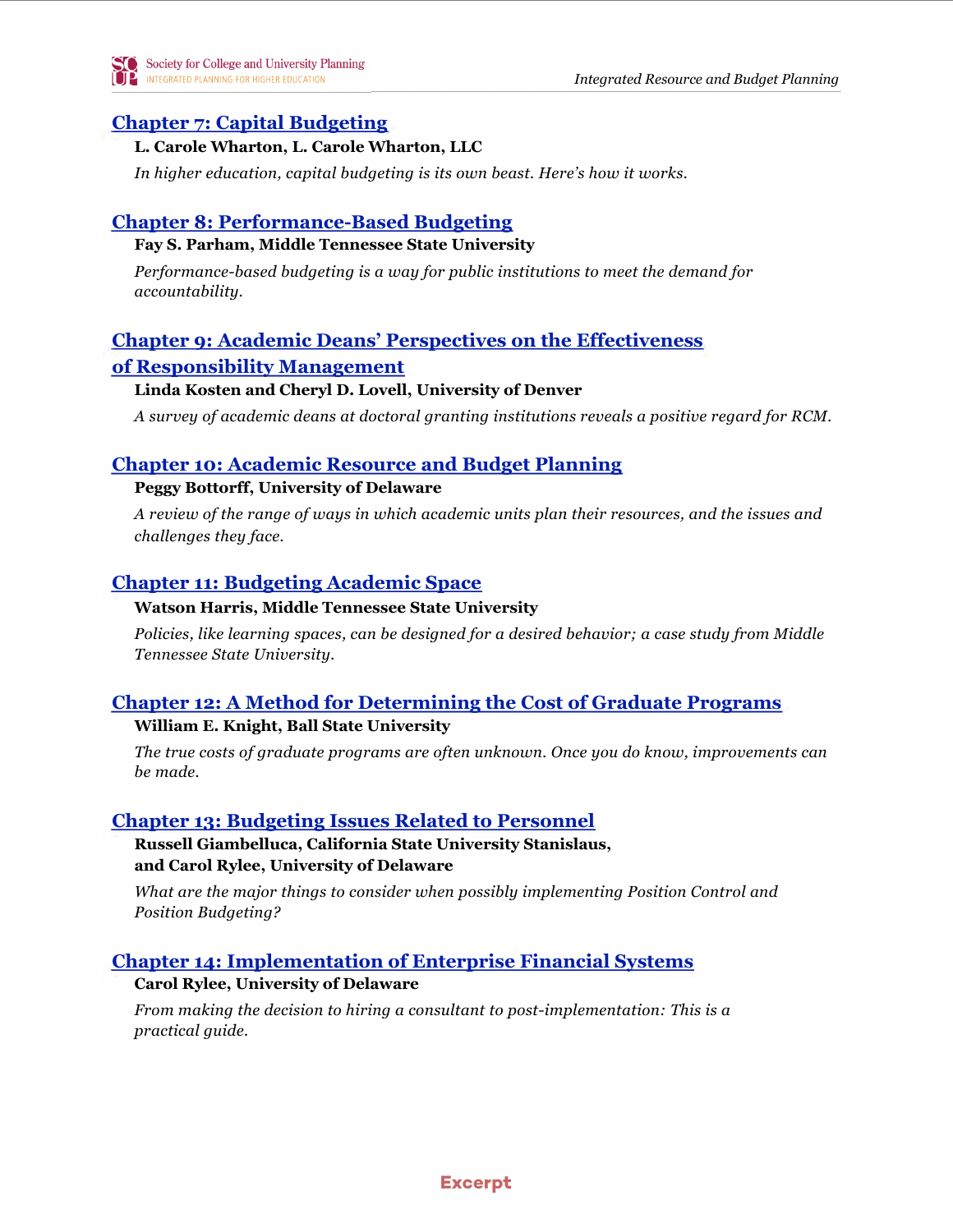## <span id="page-5-0"></span>**[Introduction & Overview](#page-3-0)**

#### **by Carol Rylee, University of Delaware**

*Integrated Resource and Budget Planning,* SCUP's first mobile-friendly publication, is the culmination of several years of discussions, face-to-face roundtables, conference calls, and virtual meetings by the Society for College and University Planning's Resource & Budget Planning Advisory Group.

We had observed that SCUP's publications, professional development events, and communications did an excellent job of assuming the integrated nature of resource and budget planning throughout the campus. Like information technology, resource and budget planning is woven into every aspect of our institutions, and is involved whenever planning takes place regarding learning space, academic program change, transformation of student services. The list is literally endless.

But was that enough? We thought not. The advisory group's work began with the goal of bringing resources to SCUP's membership that highlight, rather than assume, the role of resource and budget planning throughout all segments of an institution's operations. The idea of a collection of articles highlighting the diverse areas in which budget and resource planning are integrated into an overall planning effort eventually became the series of articles in this publication. Many of the chapters were written by members of the advisory group, and all are written from the particular operational expertise of experienced practitioners.

One only needs to browse the table of contents of this book to see the diversity of ways that integration of resource and budget planning are integral aspects of a higher education institution's operations.

Carnegie classification characteristics of colleges and universities help to shape their resource and budget planning needs. This fact is reflected in "Private vs. Public Higher Education Budgeting" and "Community College Budgeting and Financial Planning Issues."

The various realms within which resource and budget planning is critical at an institution are reflected in the diversity of chapters such as "Predictive Modeling: Linking Enrollment and Budgeting," "Budgeting Academic Space," "Budgeting Issues Related to Personnel," "Academic Resource and Budget Planning," "Capital Budgeting," and "A Method for Determining the Cost of Graduate Programs."

Two chapters share insights into budgeting models. "Performance Based Budgeting" is a case study and "Academic Deans' Perspectives on the Effectiveness of Responsibility Management" presents original research and suggestions.

Finally, three chapters address the administrative structure needed for successful, integrated resource and budget planning. "A Primer on University Budgets" is a resource to be shared with professionals new to budgeting, or new to budgeting within a higher education institution. "Implementation of Enterprise Financial Systems" presents an overview of the implementation of financial systems critical to gathering and reporting budget and planning information. "Integrated Budgeting and Planning" explores what an integrated planning and budgeting framework is and the benefits that such a framework can bring to your institution, and does so in a very practical, step-by-step way.

I want to thank once again the authors of these chapters, and my fellow members of SCUP's Resource and Budget Planning Advisory Group for their knowledge, time and effort in crafting such an excellent topic list, and writing or shepherding such excellent articles to production and dissemination. They, and I, hope SCUP members will find this resource valuable in their daily professional lives.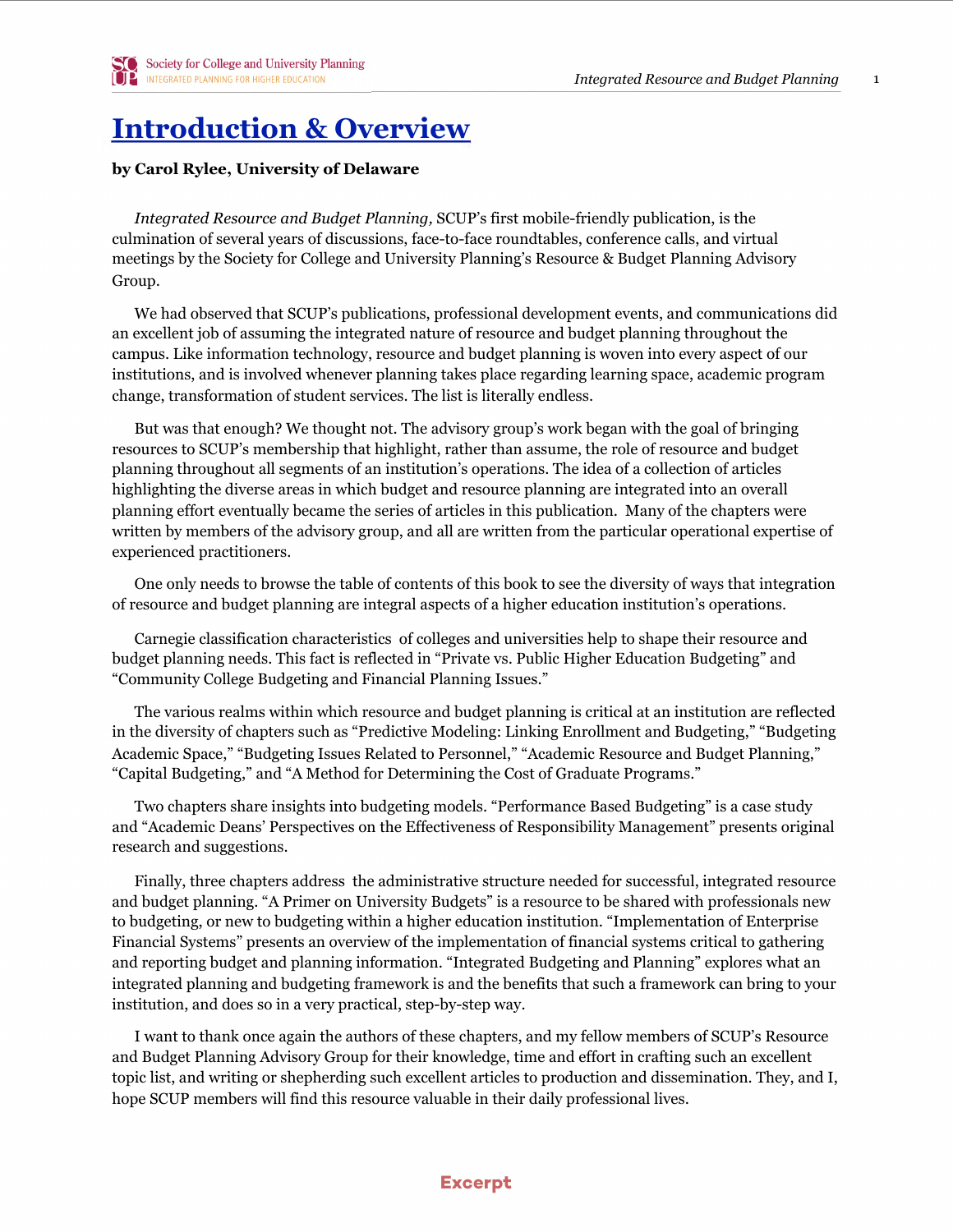

#### **—SCUP Resource and Budget Advisory Group—**

**Sarah Beamer** Bluefield College Vice President for Finance and Administration

**Peggy Bottorff** Associate Provost, Administration and Enrollment Services University of Delaware

> **Edith Finczak** Director, Academic Budgeting and Planning University of Alberta

**Russell Giambelluca** Vice President for Business and Finance California State University Stanislaus

**Watson Harris** Director, Academic Technology Planning & Projects Middle Tennessee State University

#### **Donna Kidd** Retired Associate Vice President Budget and Planning George Mason University

Currently Independent Consultant

**Jennifer Krieger**

Director of Budgets Kentucky Community and Technical College System

#### **Carol Rylee**

Retired Budget Director University of Delaware Currently Independent Consultant

**Kris Smith** Associate Provost, Institutional Research & Reporting George Mason University

> **L. Carole Wharton** President and CEO L. Carole Wharton, LLC

Note: This digital publication is being distributed to SCUP members as a benefit of membership, which means it will have an unusually wide distribution. It is also available for purchase by others, in formats suitable for mobile reading devices, at the Apple Store, in iTunes, and on Scribd.

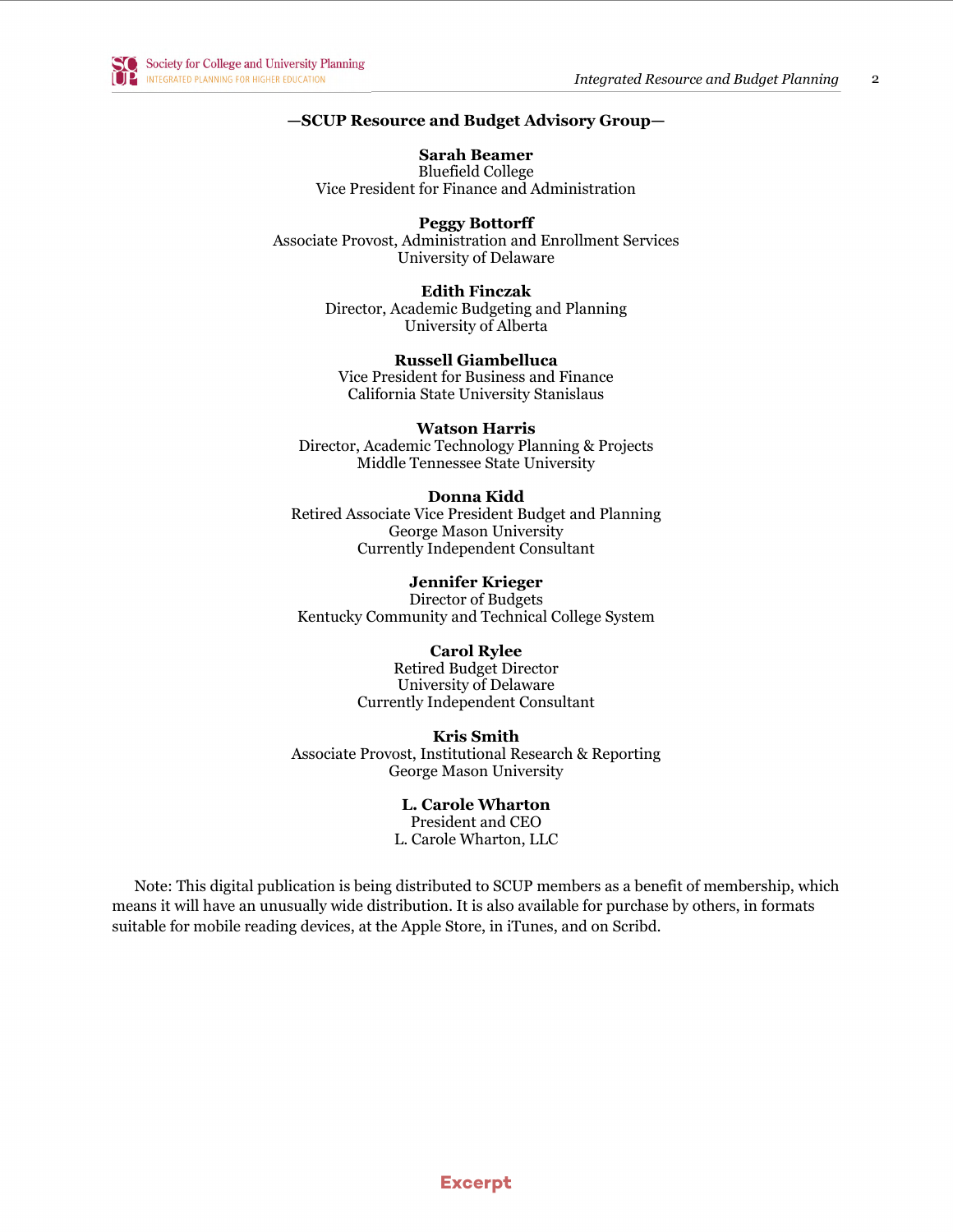## <span id="page-7-0"></span>**Chapter 1: Improving Outcomes From Your Planning Process During Turbulent Times**

#### by Jay V. Kahn, Keene State College

At Keene State College, creating the highest value for students and the community, with the least cost, requires accountability, assessment, continuous improvement, agility, and transparency.

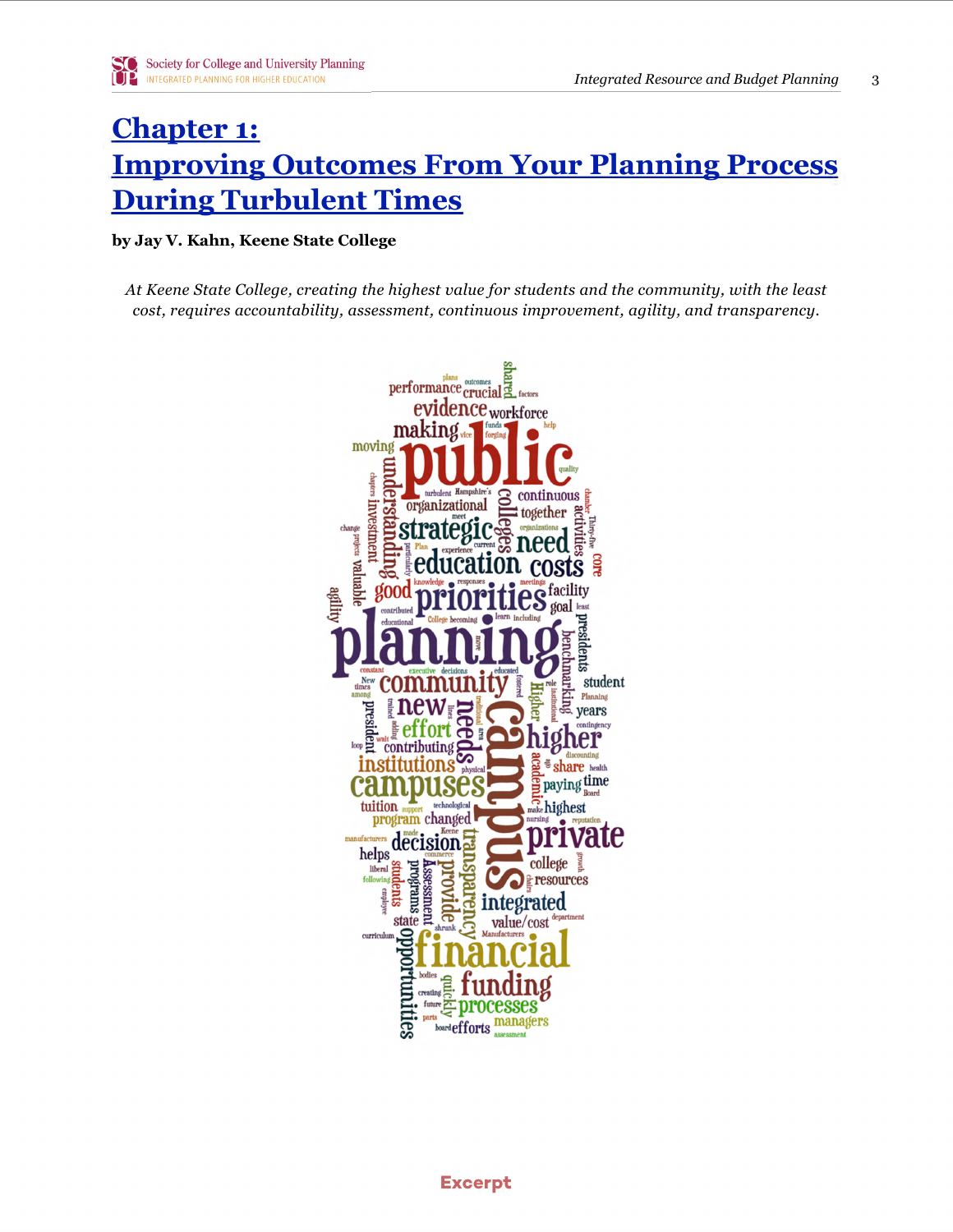Thirty-five years ago, when I worked for the Illinois Board of Higher Education, the board brought public and private higher education campus leaders together at statewide public policy and master planning discussions. Those meetings contributed toward public funding being leveraged via the efficient and use of resources, to promote access to higher education and choice across public and private institutions. Higher education was seen as a public good, contributing to a more educated citizenry and economic growth. That has changed.

The retreat of state funding for higher education and other factors has increased competition and program duplication among campuses. Subsidies of in-state student tuition has shrunk; the perception of public good investments has transformed into students paying their educational costs, for what is considered private good, by borrowing against future incomes. Students are paying a higher share of costs and both public and private campuses are becoming more enrollment driven. To strengthen themselves in this new environment, campuses have invested in new programs, academic quality, tuition discounting, facility improvements, and philanthropic fund raising.

## *61% of presidents chose strategic planning and budgeting as their area of highest current interest.*

For the last 30 years I've led integrated planning processes as a chief finance and planning officer. The role speaks to the importance of directing and redirecting campus funds and effort towards strategic priorities. The goal is positioning the campus to create the highest value for the least cost. While the goal has remained relatively constant, the art and techniques of integrated planning have changed substantially over time.

One of the changes is how **accountability, assessment and continuous improvement** have become integrated into campus planning efforts. The continuous loop of "Plan, Do, Assess, Act" (See [Figure 1](#page-8-0).) is not simply theory Assessment efforts and benchmarking performance provide evidence crucial to demonstrating how campus planning priorities are contributing to the value/cost equation. Assessment of knowledge gained in the core curriculum and in capstone projects, and by benchmarking retention rates and costs per student against peer and aspirant institutions, provide valuable evidence to the campus, governing boards, and accrediting commissions that planning priorities are moving the college up the value/cost continuum.



#### <span id="page-8-0"></span>Figure 1 **The Continuous Loop of "Plan, Do, Assess, Act"**

*[\(Click here to open a web browser window displaying this figure at its original size.\)](http://www.scup.org/asset/59557)*